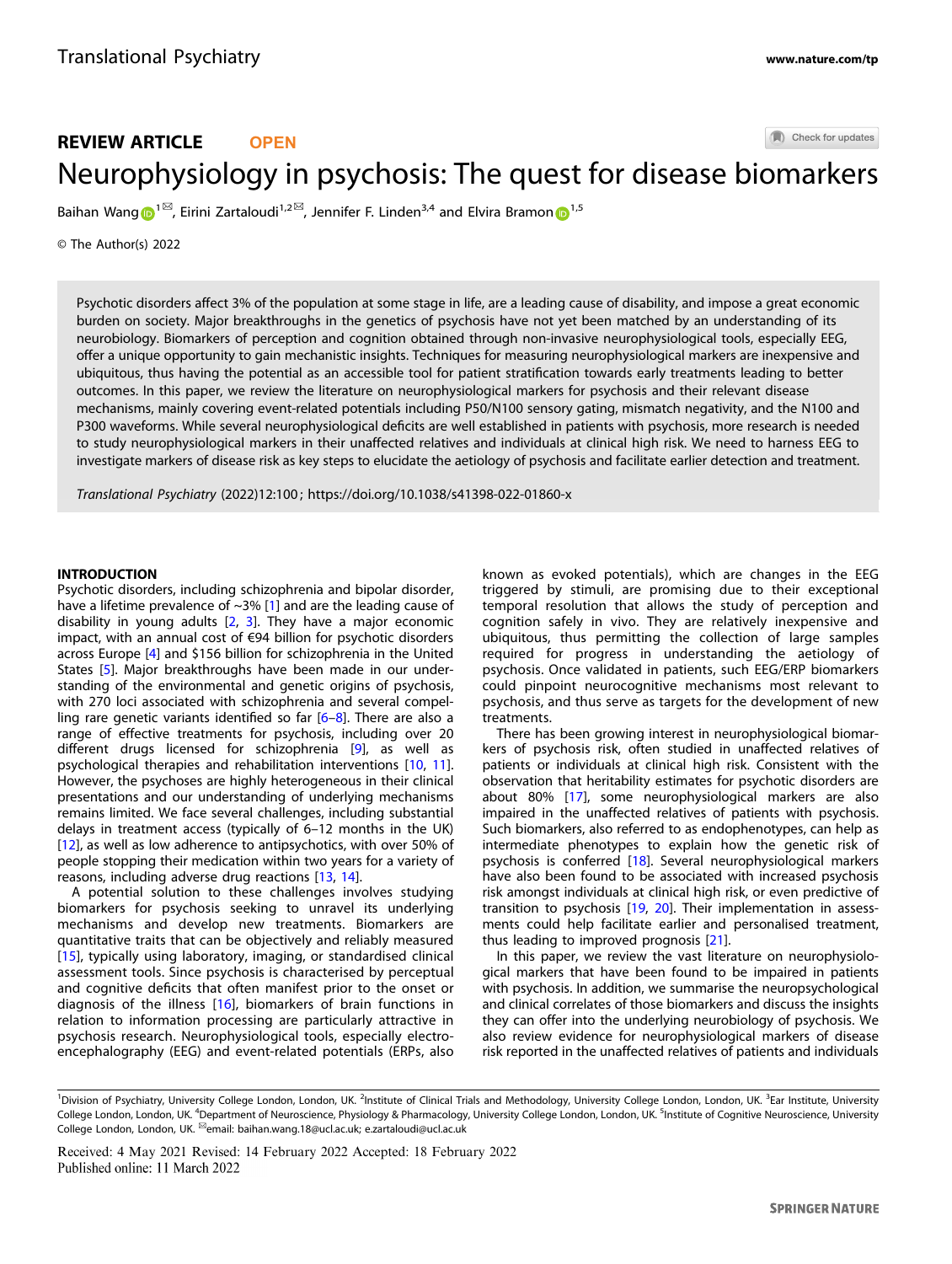$\overline{2}$ 

at clinical high risk for psychosis, which are important for both mechanistic and clinical research in psychosis.

## P50 AND N100 SENSORY GATING

The P50 waveform is a positive voltage ERP, a change in the EEG triggered by stimuli, which is used to measure sensory gating [[22,](#page-6-0) [23\]](#page-6-0). The classic experiment to measure P50 sensory gating is the dual-click paradigm, where participants are presented with pairs of auditory stimuli (usually separated by 500 ms) and the amplitude of the ERP at approximately 50 ms after each stimulus constitutes the P50 [[22\]](#page-6-0). The first stimulus is labelled the conditioning stimulus (C), the second stimulus is labelled the test stimulus (T), and P50 sensory gating is measured as the T/C ratio [[24\]](#page-6-0). A ratio below 50% is usually considered a normal P50 sensory gating response [[25\]](#page-6-0). Although studies on sensory gating in psychosis were primarily conducted on the P50, there has been increasing research recently on the N100 response. While the P50 reflects the early pre-attentive stage of sensory gating, the N100 involves later stages of information processing that share similar gating mechanisms.

Extensive evidence shows that individuals with psychotic disorders display larger responses to the second stimulus compared to healthy controls, with only a 20–50% suppression, resulting in increased P50 T/C ratios [[22,](#page-6-0) [23,](#page-6-0) [26](#page-6-0), [27](#page-6-0)]. The latest meta-analysis of P50 sensory gating reported that compared to controls ( $n = 3464$ ), people with schizophrenia ( $n = 3666$ ) and bipolar disorder ( $n = 656$ ) had higher P50 ratios (Cohen's  $d =$ 10.30 and 4.51, respectively) [[24\]](#page-6-0), indicative of impaired suppression. By contrast, there has been less research on N100 sensory gating in psychosis. A recent meta-analysis including 1027 patients with schizophrenia and 1131 controls found that the bigger T/C ratio of N100 in patients was likely due to their reduced amplitude to the conditioning stimuli (Hedges'  $g = -0.61$ ), instead of insufficient suppression of the test stimuli (Hedges'  $q = -0.04$ ) [[28\]](#page-6-0). Although this meta-analysis revealed N100 reductions, these were not due to gating deficits in schizophrenia.

Reduced P50 gating reflects deficits in inhibitory processes and/ or sensory adaptation, which could contribute to the sensory overload some patients experience. The few studies investigating the clinical correlates of P50 gating showed little evidence of association with psychotic symptoms but instead reported correlations between P50 gating and attention [[29](#page-6-0)–[32](#page-6-0)]. Thus, the research shows that sensory gating is not so much related to symptoms, but rather to the cognitive dysfunction that characterises psychosis.

P50 sensory gating has been associated with the CA3 region of the hippocampus in rodent models, as shown by studies using intracranial electrodes to investigate the analogous P20/N40 gating in rats [\[33](#page-6-0)]. In addition, human studies also suggested the involvement of the thalamus, the temporal cortex, and the frontal cortex in the generation of P50 sensory gating [\[34](#page-6-0), [35](#page-6-0)]. Since P50 sensory gating is mainly mediated by neural oscillations in gamma and beta frequencies [\[36](#page-6-0)–[38\]](#page-6-0), it has been associated with the network of pyramidal neurons and GABAergic interneurons. It is hypothesised that when activated by auditory input, the interneurons release GABA that inhibits the activity of the pyramidal neurons, and thus diminishes the response to the second stimulus [\[39](#page-6-0), [40](#page-6-0)]. P50 sensory gating has been proposed as a target for translational research, and the effect of pharmacological treatments on P50 sensory gating, especially drugs acting on nicotinic receptors, were found to be comparable across animal and human studies [\[39](#page-6-0), [41](#page-6-0)].

P50 sensory gating impairment is also associated with the genetic risk of psychosis, making it a psychosis endophenotype. Twin studies of P50 sensory gating showed heritability estimates of about 68% [[42\]](#page-6-0), and increased P50 ratios have been found in the unaffected relatives of patients with psychosis (Cohen's  $d = 2.26$ ;

769 relatives and 3464 controls) [[24](#page-6-0)]. Therefore, efforts have been made to explore the genetic basis of P50 sensory gating, as a strategy to elucidate biological processes relevant in psychosis. In line with the findings from pharmacological research, early candidate-gene and linkage analysis found that P50 sensory gating was associated with two α7 nicotinic acetylcholine receptor subunit genes (CHRNA7 and CHRNA7-like genes) [[43](#page-6-0)–[45](#page-6-0)]. While this association awaits replication by the latest genome-wide and sequencing approaches, the α7 nicotinic acetylcholine receptor could be a target for drug development for psychosis [\[41](#page-6-0)].

A few studies investigated P50 and N100 sensory gating in individuals at clinical high risk for psychosis, but the results were less consistent [\[20](#page-6-0), [46](#page-6-0)–[48\]](#page-6-0). While some studies reported impaired P50 and N100 sensory gating in those individuals [[49,](#page-6-0) [50\]](#page-6-0), others did not find such differences [[51,](#page-7-0) [52\]](#page-7-0). A meta-analysis comparing high-risk individuals who developed psychosis with those who did not become ill found no differences in P50/N100 sensory gating between the two groups, but only three studies were available for analysis thus limiting statistical power [[19\]](#page-6-0).

In conclusion, P50 sensory gating abnormalities are prominent in patients with psychosis. The relatives of patients also display consistent if milder P50 suppression deficits, which supports its role as a biomarker of genetic predisposition to psychosis, especially in relation to the α7 nicotinic acetylcholine receptor genetic variants. We have less evidence supporting P50 sensory gating as a marker of the clinical risk for psychosis. There is also limited research on N100 sensory gating in psychosis, and it remains to be determined if the observed deficits were truly impairments in sensory gating or, instead, in sensory registration.

# THE N100 WAVEFORM AS A MARKER OF AUDITORY **PROCESSING**

The N100 waveform, as a response to auditory stimuli, may also constitute a biomarker for psychosis. As the N100 can be easily elicited by any discernible auditory input regardless of task demand, various experimental designs have been used. The passive listening paradigm is perhaps the simplest way to measure the N100, where participants are presented with a series of identical auditory stimuli, and the N100 response is measured following each stimulus. Alternatively, in the auditory oddball task (widely used to measure the N100 and a range of ERPs), participants are asked to listen to a series of different auditory stimuli, including a small number of 'deviant' sounds randomly embedded in standard stimuli, which usually differ in pitch or duration [[53\]](#page-7-0). The N100 can be observed following both the standard and the deviant stimuli, but the amplitude to the latter is consistently larger.

The literature comparing N100 between patients with psychosis and controls showed conflicting results [[54\]](#page-7-0). However, N100 amplitude is strongly influenced by the interstimulus interval, with larger amplitudes observed in experiments using longer silent intervals [[54,](#page-7-0) [55](#page-7-0)]. This reduces the statistical power of studies with short intervals to detect any group differences. Interestingly, this effect might also explain why the meta-analysis of N100 sensory gating only found decreased N100 amplitude to the first stimulus (C) but no changes to the second stimulus (T) in patients with schizophrenia, as only the first stimulus occurred after a long silent interval [[28\]](#page-6-0).

Although a review by Rosburg et al. concluded that the association between N100 amplitude and the general psychopathology of psychosis was weak [[54\]](#page-7-0), N100 deficits in patients could still reflect failures in specific domains of auditory processing related to the aetiology of psychosis. Given that the N1-P2 response complex can be used to measure hearing threshold, deficits in the N100 may well reflect subclinical hearing impairment. Indeed, hearing impairment is a risk factor for schizophrenia, with a pooled odds ratio of 3.15 in a meta-analysis of longitudinal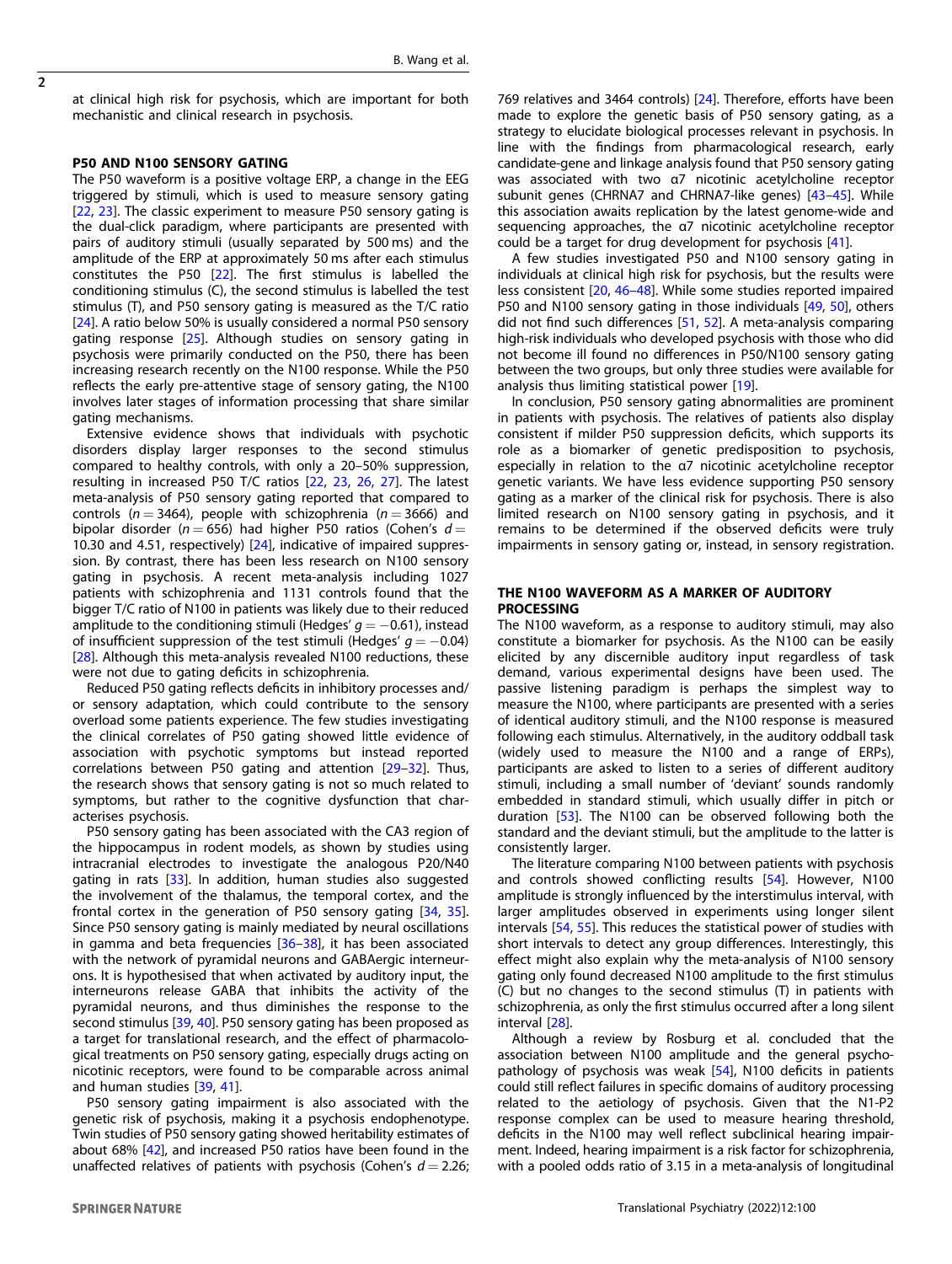3

studies [[56\]](#page-7-0). Besides, some researchers suggested that N100 may reflect higher functions of the brain related to the detection of salient stimuli [[57\]](#page-7-0). Patients with psychosis may have difficulty in detecting external stimuli due to the interference of internal stimuli [\[57](#page-7-0)], such as auditory hallucinations. Reduced N100 amplitude could also reflect a slower recovery of the N100 response in patients with psychosis compared to controls, which might explain why this impairment is more robustly detected at long interstimulus intervals [\[28](#page-6-0)].

The neurobiology of the N100 in relation to psychosis is not well understood. The N100 is mainly generated in the primary and association auditory cortices, as well as the frontal and motor cortices [[58](#page-7-0)]. Some studies attempted to link the N100 to N-Methyl-p-Aspartate (NMDA) glutamate receptors function, which is implicated in the aetiology of psychosis [[59](#page-7-0)]. However, the effect of NMDA receptor antagonists on the N100 is unclear, as previous studies investigating N40 in mice (the N100 analogous component in humans) reported mixed results [[60,](#page-7-0) [61](#page-7-0)]. One study found that phencyclidine (an NMDA receptor antagonist) reduced N100 amplitude in monkeys at a long interstimulus interval [[62\]](#page-7-0), but another study reported that ketamine increased N100 amplitude in human participants [[63](#page-7-0)].

In the oddball task, the heritability was estimated to be 60–70% for N100 amplitude [[64](#page-7-0), [65\]](#page-7-0), and 56% for N100 latency at Cz [\[64\]](#page-7-0). However, it is unclear if the N100 response is impaired in the relatives of patients with psychosis due to limited and conflicting findings. While some studies reported reduced N100 amplitude or prolonged N100 latency in the unaffected relatives [\[66](#page-7-0), [67\]](#page-7-0), others did not find such differences [\[68](#page-7-0)]. Similarly, only a small number of studies have investigated N100 deficits amongst individuals at clinical high risk, with some reporting reduced N100 in clinical high-risk participants compared to controls [\[20,](#page-6-0) [50,](#page-6-0) [69](#page-7-0)]. In particular, one study found that a reduction in N100 amplitude between baseline and follow-up was only present in individuals at clinical high risk who made a transition to psychosis, but not in those without transition or controls [\[70](#page-7-0)].

The N100 remains under-researched in psychosis. Although reduced N100 amplitude at long interstimulus intervals has been reported in patients, whether or not the N100 is a marker for psychosis risk remains unclear, as there has been limited research in unaffected relatives and individuals at clinical high risk. Although N100 impairment is unlikely to be specific to psychosis [\[54\]](#page-7-0), it offers a tool to elucidate the mechanisms through which deficits in auditory processing constitute a risk factor for psychosis. The literature covers a variety of experimental designs for the N100, usually obtained as a by-product in the oddball task, and we now need standardised paradigms targeted at a specific stage of auditory processing. An example of this is using N100 to measure corollary discharge, which is discussed in a later section in the review.

#### THE MISMATCH NEGATIVITY

The mismatch negativity (MMN) is elicited using the auditory oddball paradigm, and appears as an increased negativity in the ERP evoked by deviant relative to standard stimuli around 150–250 ms after stimulus onset. No actions or responses are required and the MMN occurs without participants' cooperation, allowing the investigation of the early pre-attentive stages of auditory processing.

Reduced MMN amplitude is a well-established finding in patients with psychosis [\[71](#page-7-0)–[73](#page-7-0)]. In a meta-analysis, Erickson et al. summarised 104 studies on the MMN in various clinical groups [[71\]](#page-7-0). They found evidence that patients with schizophrenia  $(n = 3797)$  had reduced MMN amplitude compared to controls  $(n = 1797)$  $=$  3960) with a large effect size (Hedges'  $g = -0.95$ ), as well as a medium effect size for reduced MMN amplitude in patients with bipolar disorder ( $n = 240$ ; Hedges'  $q = -0.37$ ) [[71\]](#page-7-0). The MMN might also reflect disease progression in psychosis, as the effect size of MMN reduction in first-episode schizophrenia (Hedges'  $q =$  $-0.42$ ) is only a half of that in chronic schizophrenia (Hedges'  $g =$ −0.81) [\[71](#page-7-0)].

The reductions of MMN amplitude in schizophrenia are interpreted as evidence of predictive coding deficits in the auditory system [[74\]](#page-7-0). The predictive coding theory postulates that the brain compares the sensory input and its internal representation (model) inferred from the previous inputs while trying to minimise the discrepancy between the two [[75\]](#page-7-0). The MMN is thought to reflect the prediction error of the model based on standard stimuli when a deviant stimulus occurs [\[76\]](#page-7-0). This theory has been supported by dynamic causal modelling of experimental EEG data [\[77](#page-7-0), [78\]](#page-7-0), and neuronal models that simulated MMN based on NMDA receptor neurotransmission [\[79](#page-7-0)]. Patients with psychosis are hypothesised to have a faulty prediction processing system.

Another meta-analysis pooling 3485 patients did not find evidence for an association between symptom severity and MMN in schizophrenia [[80\]](#page-7-0), indicating that although MMN deficits reflect liability for schizophrenia, they may not be symptom dependent. Although the MMN is often described as a preattentive component, Damaso et al. proposed that the MMN might serve as a call for the following automatic allocation of attentional resources [[81\]](#page-7-0). Patients with psychosis are known to have attention and other cognitive deficits, although this paper did not find consistent correlations between performance in MMN and neuropsychological tests of attention [\[81](#page-7-0)]. MMN has also been associated with the functional outcomes of psychosis [\[82](#page-7-0), [83\]](#page-7-0), indicating its potential utility as a marker for recovery and a target for treatment.

The MMN is mainly generated by the auditory and prefrontal cortices [\[72](#page-7-0)], and thought to be a physiological marker of NMDA glutamate receptor neurotransmission. There is converging evidence that NMDA receptor antagonists, such as ketamine, decrease MMN amplitude and increase MMN latency in human subjects, akin to changes observed in patients with psychosis [\[84\]](#page-7-0). Although links with NMDA function have been established, the neural mechanisms of the MMN are still not well understood. Since the MMN mainly maps into the theta waves (4–7 Hz), the somatostatin-type GABAergic interneurons linked to lowerfrequency oscillations, as well as their interplay with the glutamatergic pyramidal neurons, have been proposed to play a key role in MMN generation [[85](#page-7-0)]. The leading candidate mechanism studied in animal models is a phenomenon called stimulus-specific adaptation, in which neurons show sensitivity to the probability of sensory stimuli over many seconds, for example in oddball sequences [[86](#page-7-0), [87](#page-7-0)]. Stimulus-specific adaptation is more pronounced in cortical than subcortical auditory areas [\[88](#page-7-0)], and at least in the auditory cortex, appears to be driven not only by sensory adaptation to frequent stimuli but also by heightened sensitivity to infrequent stimuli (true deviance detection) [\[89\]](#page-7-0). However, most studies of stimulus-specific adaptation in auditory cortical neurons have not found the combination of long latency, deviance detection, and NMDA dependence that is characteristic of the human MMN [[90,](#page-7-0) [91](#page-7-0)]. Stimulus-specific adaptation may therefore be an early auditory precursor rather than a direct neural correlate of the MMN.

Reduced MMN amplitude might also be a marker of genetic risk for psychosis. MMN amplitude is a heritable trait, with heritability estimates ranging from 58% to 68% [[42,](#page-6-0) [92](#page-7-0)]. Two meta-analyses both reported suggestive evidence of a decrease in MMN amplitude among the unaffected first-degree relatives of patients with schizophrenia (Hedges'  $q = -0.26$  [\[71](#page-7-0)] and  $-0.21$  [[93\]](#page-7-0)). These were trends rather than clearly significant differences probably due to the limited number of studies available for inclusion. A recent transcriptome-wide association study from our group found that MMN is associated with the expression of two genes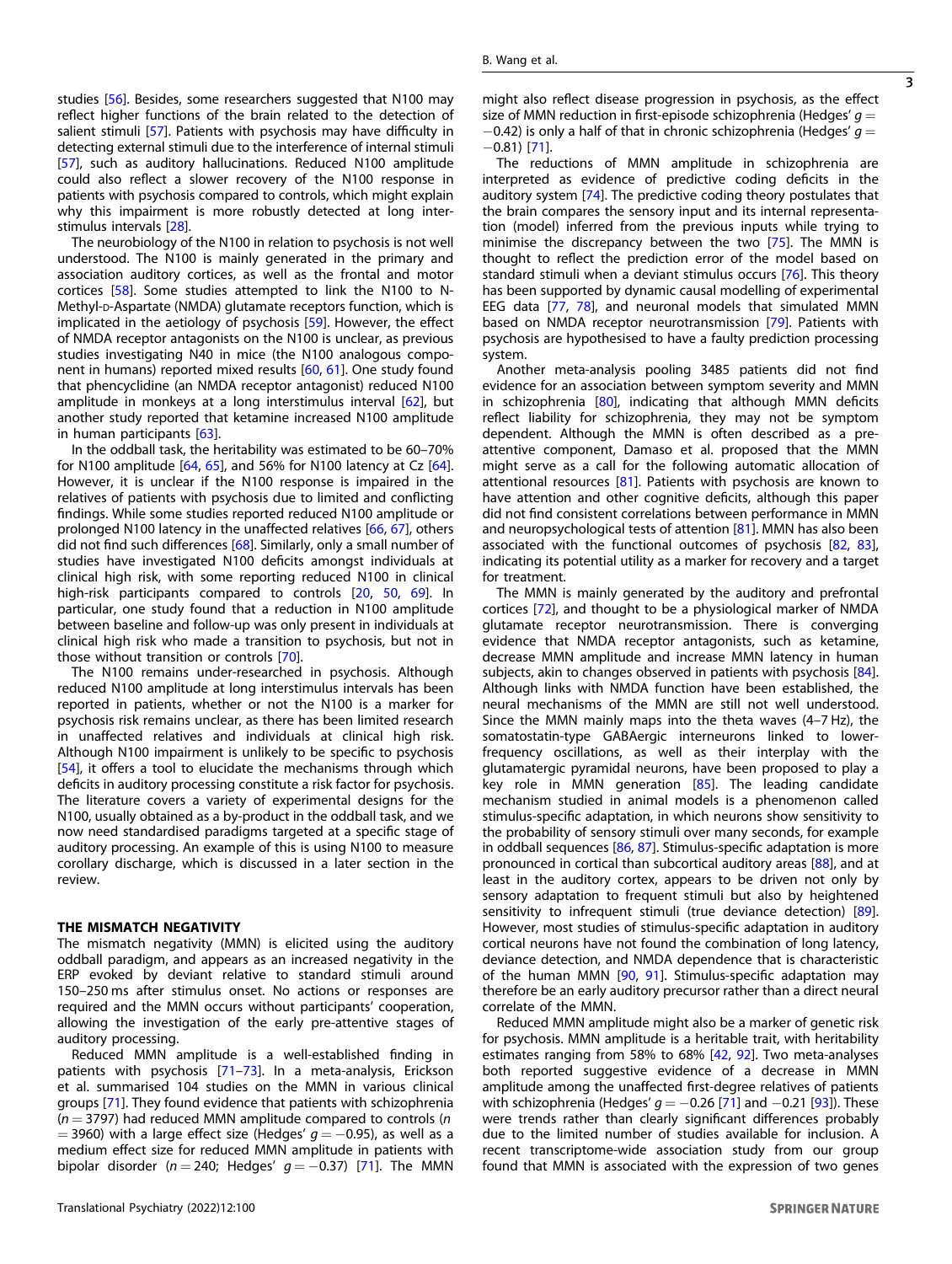(FAM89A and ENGASE) in the cortex, and genes associated with MMN were overexpressed in the frontal cortex during prenatal development but under-expressed in adulthood [\[94](#page-7-0)]. This study also compared the genetic overlap between schizophrenia and the MMN as well as two other biomarkers (verbal memory and ventricular volume), and concluded that the MMN was a superior candidate endophenotype due to its greater genetic overlap with the disease [[94\]](#page-7-0).

The MMN is a promising marker for early detection of individuals at clinical high risk for psychosis. A significant reduction of MMN amplitude was reported amongst high-risk individuals (Hedges'  $q = -0.40$ ) in the meta-analysis by Erickson et al. [[71](#page-7-0)]. Furthermore, Bodatsch et al. conducted a systematic review and meta-analysis that compared individuals at clinical high risk who developed psychosis and those who did not [[19](#page-6-0)]. They found that the duration MMN amplitude had the largest pooled effect size (Hedges'  $q = -0.71$ ) among all investigated EEG markers (including duration/frequency MMN, N100 difference/ ratio, and P50 difference/ratio), although duration MMN had the most studies included ( $n = 5$ ) thus with the greatest statistical power [[19\]](#page-6-0).

In conclusion, research on the MMN has been fruitful and it is a well-established biomarker for psychosis. A promising area for MMN research focuses on its neurobiology, especially regarding the role of NMDA receptors in MMN generation, and its underlying neural circuits in the context of predictive coding. The MMN holds potential for clinical applicability towards detecting those individuals at clinical high risk most likely to develop psychosis, who would benefit from prompt access to treatments. There has been less research on the MMN among unaffected relatives with mixed results, and more research is needed to clarify its genetic basis.

#### THE P300 WAVEFORM

The P300 is a positive voltage ERP, typically elicited by the auditory oddball paradigm  $[22, 95]$  $[22, 95]$  $[22, 95]$  $[22, 95]$  $[22, 95]$ . The P300 peak occurs ~300 ms following the presentation of a deviant (or target) stimulus which is randomly embedded in a series of frequent standard stimuli [[20,](#page-6-0) [96](#page-7-0), [97\]](#page-7-0). The P300 wave consists of two main sub-components occurring some 50 ms apart. The P3a is elicited by target stimuli that require no response from the participant and reflects attentional orienting and stimulus salience processing [[20,](#page-6-0) [96,](#page-7-0) [97](#page-7-0)]. The following P3b is elicited by target stimuli requiring a response from the participant upon stimulus detection (for instance counting or pressing a button), and reflects working memory operations related to contextual updating [\[20,](#page-6-0) [96](#page-7-0), [97](#page-7-0)].

Reduced P300 amplitude and prolonged P300 latency have consistently been found in patients with psychosis compared to healthy controls [[22](#page-6-0), [97](#page-7-0)–[99](#page-7-0)]. A meta-analysis by our team comparing P300 between 1443 patients with schizophrenia and 1251 healthy controls reported a Cohen's d of -0.85 for P300 amplitude and a Cohen's d of 0.57 for P300 latency [[22\]](#page-6-0). A more recent meta-analysis focusing on first-episode schizophrenia reported similar effect sizes (Cohen's  $d = -0.83$  for P300 amplitude and Cohen's  $d = 0.48$  for P300 latency) [\[99](#page-7-0)]. A metaanalysis of 30 studies with 1331 bipolar disorder patients (60% of whom had psychotic symptoms) and 1818 healthy controls reported that bipolar patients also exhibited reduced amplitude, and prolonged latency compared to the healthy subjects [[97](#page-7-0)]. When examining only bipolar disorder with psychotic symptoms versus healthy controls, they found medium effect sizes with reduced amplitude (Hedges'  $g = -0.58$ ) and prolonged latencies (Hedges'  $q = 0.52$ ) [[97\]](#page-7-0).

The "context updating theory" postulates that the P300 amplitude reflects an attention-driven working memory comparison between new and repeated stimuli [\[20,](#page-6-0) [100](#page-7-0)]. Therefore, the more distinct the target is from the rest of the stimuli, the larger

the P300 amplitude response will be. The P300 latency has been less precisely characterised but is thought to index processing speed, demonstrating how rapidly the individual responds to the stimulus, thus a neural correlate of reaction time [[96](#page-7-0)]. Surprisingly, not many studies have reported the neuropsychological correlates of P300 in psychosis, except for some that found its association with memory performance [\[101,](#page-7-0) [102\]](#page-7-0). For clinical correlates, some studies reported negative correlations between P300 amplitude and symptom severity, especially for negative symptoms in psychosis [[103](#page-7-0), [104\]](#page-7-0).

The P3a and P3b amplitudes show different topographic distributions, with P3a being prominent in the frontal lobes and P3b on the temporoparietal lobes [\[96,](#page-7-0) [97](#page-7-0)]. Given their different cortical sources, the P3a is hypothesised to be related to dopaminergic activity, while the P3b is related to norepinephrine activity [[96,](#page-7-0) [100\]](#page-7-0). Indeed, some early pharmacological studies have found an effect of dopaminergic medications on the P300 (P3a) in humans [\[105,](#page-7-0) [106\]](#page-8-0), although a later study using single-photon emission computerised tomography (SPECT) did not find any associations between dopamine transporter availability and P300 [[107\]](#page-8-0). Besides, pharmacological studies using animal models also suggested an association between the locus coeruleusnorepinephrine system and the P300 (P3b) [[108](#page-8-0)]. This is supported by a recent pilot study, which found that the P3b was influenced by transcutaneous vagus nerve stimulation (tVNS), a brain stimulation technique that may increase norepinephrine levels [[109\]](#page-8-0).

The P300 is one of the most well-established endophenotypes for psychosis, as similar deficits have been reported in the unaffected relatives of patients [\[93](#page-7-0), [110,](#page-8-0) [111\]](#page-8-0). Heritability estimates are 68–80% for P300 amplitude and 21–56% for P300 latency [[92](#page-7-0)]. When comparing unaffected relatives to controls, the latest meta-analyses reported a medium effect size (Hedges' g) of  $-0.52$  for P300 amplitude and 0.44 for P300 latency [[93](#page-7-0)]. Malone et al. conducted a GWAS on P300 amplitude with 4211 participants, but found no hits that reached genomewide significance, likely due to the limited sample size in a GWAS context [\[112](#page-8-0)]. Interestingly, their genome-wide analysis of all autosome genes identified an association with MYEF2 (myelin expression factor 2) [\[112](#page-8-0)], a promising finding awaiting replication.

Several studies described P300 deficits amongst individuals at clinical high risk compared to controls [\[95,](#page-7-0) [113](#page-8-0)–[115](#page-8-0)]. A systematic review by Lepock et al. concluded that reduced P300 amplitude is a reliable finding in clinical high-risk individuals and thus has potential as a tool to identify people at risk [[20](#page-6-0)]. However, fewer studies have compared the P300 between converters and non-converters within clinical high-risk individuals and the results were inconclusive [[19](#page-6-0), [70](#page-7-0), [95](#page-7-0)]. In particular, a recent study by Tang et al. found that those people at clinical high risk who went on to develop psychosis had significantly lower P300 amplitude compared to healthy controls, and that high-risk cases who remitted had larger P300 amplitude compared to those remaining symptomatic or those who developed psychosis [[95](#page-7-0)].

In summary, ample literature demonstrates that P300 deficits are evident not only in patients with psychosis, but also in their unaffected relatives and individuals at clinical high risk, thus, rendering P300 a correlate of genetic and clinical vulnerability to psychosis. However, despite the extensive literature on the P300 in psychosis, there has been limited research on its neuropsychological correlates and underlying neurobiology. Future pharmacological experiments across species, as well as studies employing other imaging methods and genomics, should help to address these gaps. The P300 could also have value for screening individuals at high risk of developing psychosis, although more data from longitudinal studies are needed to establish its potential for clinical applications.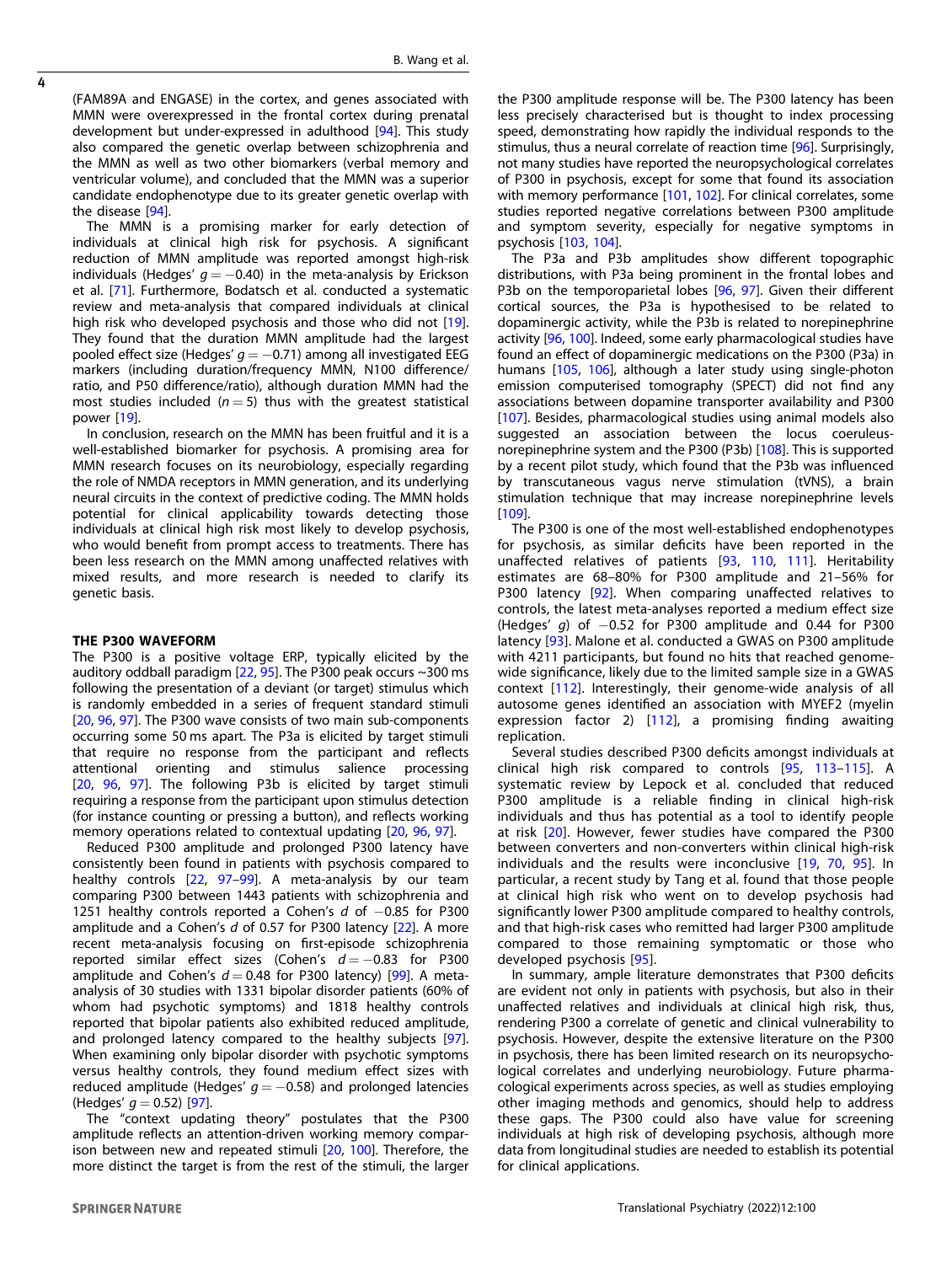### OTHER NEUROPHYSIOLOGICAL MARKERS FOR PSYCHOSIS N100 in corollary discharge

The N100 has also been used to measure deficits in corollary discharge in psychosis using the talk-listen paradigm. The corollary discharge theory contends that when individuals initiate an action, they also generate an 'efferent copy' of the same action in the brain [[116](#page-8-0)]. The brain compares the actual and expected outcomes based on the efferent copy and suppresses the following response if the two outcomes are identical, which is referred to as 'corollary discharge' [\[116\]](#page-8-0). Patients with psychosis are hypothesised to have deficits in corollary discharge, and thus fail to suppress self-generated sensations. In the talk-listen paradigm, participants' N100 responses are compared during listening to external stimuli and during their own speech. Several studies have found that patients with psychosis did not suppress N100 responses during their own speech to the same extent as controls [[116](#page-8-0)–[118\]](#page-8-0). As a theory-based approach, the N100 in the context of corollary discharge could illuminate the neurobiology of psychosis symptoms especially auditory hallucinations.

## N400

The N400 is a negative voltage ERP elicited by stimuli that violate the semantic context, thus exploring language as a key skill frequently affected in psychosis. It is often measured using picture–word matching tasks [[119\]](#page-8-0). Words that do not match preceding pictures trigger a larger N400 wave than the congruent word–picture pairs [\[119\]](#page-8-0). Previous studies have consistently found that patients with psychosis showed reduced N400 amplitude to semantically incongruent words compared to controls, as well as smaller priming effects (difference between N400 amplitude to congruent and incongruent words) [\[119,](#page-8-0) [120\]](#page-8-0). Similar deficits in N400 were also found in individuals at clinical high risk [\[121](#page-8-0)], but not in unaffected relatives of patients [[122](#page-8-0), [123](#page-8-0)], indicating that N400 might be a state marker for psychosis instead of an endophenotype of genetic predisposition.

#### Neural oscillations

In addition to ERPs, neural oscillations are also attractive biomarkers for psychosis due to their mapping into underlying local neural circuits and great transferability across species [[124\]](#page-8-0). Deficits in gamma oscillations, measured by both evoked-activity paradigms and the auditory steady-state response paradigm, remain one of the most researched and well-replicated impairments in psychosis [[125\]](#page-8-0). Abnormal gamma oscillations in psychosis are thought to be associated with the dysfunction of parvalbumin interneurons [[126](#page-8-0)], which underlie gamma abnormalities in rodent models of NMDA receptor dysfunction [[127](#page-8-0)]. By contrast, there has been conflicting evidence for abnormal neural oscillations in psychosis measured during resting state [[125](#page-8-0)], and less research is available on lower-frequency oscillations. Future research should use animal models to elucidate the nature of such changes and help to identify new treatment targets.

## Pre-pulse inhibition

Electromyography (EMG) has been used extensively to measure pre-pulse inhibition (PPI) in psychosis research. PPI is a marker of sensorimotor gating, referring to the attenuated amplitude of the startle response when a weak pre-stimulus is administered prior to a loud startling stimulus [[128](#page-8-0), [129\]](#page-8-0). Converging evidence in the literature shows that patients with psychosis exhibit impaired PPI compared to controls. A meta-analysis of 67 studies with a total of 4290 people with schizophrenia and 3685 healthy controls reported a lower level of PPI in the patient group with medium effect sizes (Hedges' g) ranging from  $-0.50$  to  $-0.44$ , depending on the interstimulus interval [\[130\]](#page-8-0). Two recent meta-analyses did not find evidence for PPI deficits in first-degree relatives of patients with psychosis [\[128\]](#page-8-0), but found that individuals at clinical high risk had reduced PPI with an effect size (Cohen's d) of -0.62 [\[129](#page-8-0)]. PPI deficits in psychosis are thought to share similar mechanisms with P50 and N100 sensory gating and are considered biomarkers of sensory information overload.

#### **DISCUSSION**

The current review summarised the evidence for neurophysiological deficits in psychosis, as well as their potential research and clinical implications. There is strong evidence supporting deficits in P50 sensory gating, N100 amplitude (at long interstimulus intervals), MMN amplitude, and P300 amplitude/latency amongst patients with psychosis, rendering them neurophysiological biomarkers for the disease. Some of the neurophysiological markers may indicate the genetic or clinical risk of psychosis: although only deficits in P300 amplitude and latency have been established in both unaffected relatives and individuals at clinical high risk, there is also evidence supporting P50 gating impairment in unaffected relatives and MMN impairment in clinical high-risk individuals.

As EEG is a direct in vivo measure of neuronal electrical activity related to information processing, neurophysiological markers for psychosis are key to elucidate disease mechanisms. MMN and P300 are both related to the detection of deviant auditory stimuli. MMN explores the early pre-conscious stages of perception in the auditory cortex, while P300 captures higher-order cognitive processing including memory and attention. Although N100, MMN, and P300 can all be reliably measured by the auditory oddball paradigm, Rissling and Light proposed that they may represent three different underlying processes: sensory registration, automatic change detection, and attentional orientation/ allocation [\[131](#page-8-0)]. Another group of neurophysiological markers, including P50 sensory gating, N100 sensory gating, and PPI, arise from other perceptual processes such as sensory adaptation and sensorimotor inhibition [[132\]](#page-8-0). However, there has only been limited research investigating their clinical and neuropsychological correlates, and more work is needed to clarify the distinct and overlapping mechanisms between those biomarkers. Besides, while many hypotheses have been proposed, we need more compelling evidence to understand their neurobiology. Since many neurophysiological markers are comparable across species, translational and pharmacological studies using animal models are particularly useful to identify the underlying neural circuits and neurotransmitters. Other imaging methods, such as magnetoencephalography (MEG), SPECT, functional/structural magnetic resonance imaging (MRI), and non-invasive neurostimulation, should also be employed in conjunction with EEG to elucidate disease mechanisms in psychosis.

Figure [1](#page-5-0) illustrates the utility of neurophysiological markers for psychosis in the multifactorial threshold model [\[133,](#page-8-0) [134](#page-8-0)]. In addition to deficits observed in patients, neurophysiological markers of genetic and clinical risk of psychosis can also improve our mechanistic understanding and potentially aid clinical practice. Genetic advances offer unprecedented insights into the aetiology of psychosis, yet imaging tools such as neurophysiological biomarkers of genetic risk (endophenotypes) are also key to elucidate disease mechanisms. As reviewed above, the classical method for testing the appropriateness of a potential endophenotype is through family studies that involve the unaffected relatives of people with psychosis [[18](#page-6-0)], which are still needed for some markers, such as the N100. Another novel approach involves using polygenic risk scores to investigate if a neurophysiological marker is associated with common genetic variants increasing psychosis risk [[135\]](#page-8-0). Once a biomarker has been established as an endophenotype, traditional methods such as candidate-gene and linkage analysis [\[43](#page-6-0)–[45\]](#page-6-0), as well as novel and hypothesis-free methods such as genome-wide or transcriptome-wide association studies [[94](#page-7-0), [112\]](#page-8-0) and sequencing technologies can help identify its relevant genetic variants and biological pathways, which may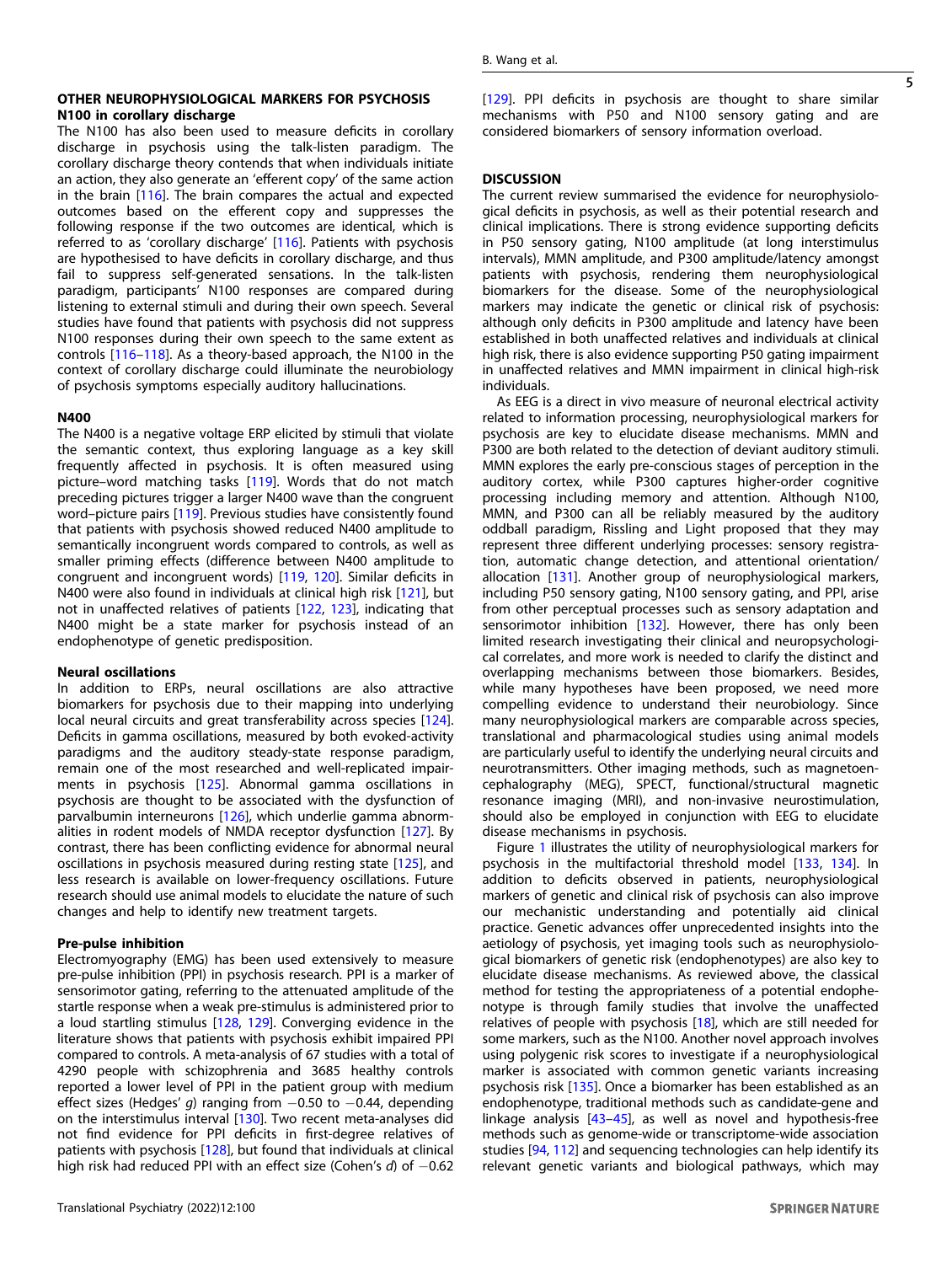<span id="page-5-0"></span>

Genetic and environmental risk factors

Fig. 1 The utility of neurophysiological markers for psychosis in the multifactorial threshold model [\[133](#page-8-0), [134](#page-8-0)]. Neurophysiological deficits found amongst unaffected relatives can serve as biomarkers of genetic risk to identify relevant biological mechanisms, while neurophysiological tests in high-risk individuals have potential to aid clinical practice in early detection and treatments for psychosis.

serve as potential treatment targets. On the other hand, biomarkers of the clinical high-risk state could facilitate the early detection of those individuals, and thus accelerate access to timely treatments. While deficits in some markers have been well established in clinical high-risk populations (e.g. MMN amplitude, P300 amplitude/latency), others still await further research (e.g. P50 sensory gating, N100 amplitude). Previous research also suggests that about one in three individuals at clinical high risk will develop psychosis, while others remain at clinical high risk or even remit [[136\]](#page-8-0). Therefore, identifying simple biological markers and tests that can help clinicians identify those people most likely to transition to psychosis before severe symptoms emerge is crucial. The neurophysiology literature in this field is promising but currently scarce.

It is worth noting potential confounders, particularly antipsychotic medications, in case-control studies. The vast majority of neurophysiological studies involved participants taking antipsychotics. Although medication-free patients with first-episode psychosis exhibit similar neurophysiological deficits to chronic patients, such deficits are usually reported to be milder [\[71](#page-7-0), [93\]](#page-7-0). Indeed, a systematic review and meta-analysis by Jackson and Seneviratne found that some antipsychotics, in particular clozapine, were associated with EEG slowing and epileptiform discharges (odds ratios  $= 16.9$  and 6.2, respectively) [[137](#page-8-0)]. Surprisingly, only a few studies have investigated the effect of antipsychotics on ERPs, mostly on small samples

[[138](#page-8-0)–[144\]](#page-8-0). This highlights the importance of research in medication-free participants, as well as studies monitoring patients' EEG or ERP changes before and after taking medication. Furthermore, there is substantial methodological heterogeneity in neurophysiological research in psychosis. The same EEG or ERP marker could be elicited using diverse paradigms and analysed by different methods. Methodological heterogeneity may also explain why there have been fewer systematic reviews or meta-analyses on certain markers, such as N100 and neural oscillations. Such evidence in previous literature still needs to be summarised systematically, and standardised paradigms and analysis pipelines would benefit future studies.

To conclude, EEG and ERPs are promising due to their ubiquity, temporal resolution and capacity for cross-species insights into neurobiology. Although there is evidence for deficits in P50 sensory gating, N100 amplitude, MMN amplitude, and P300 amplitude/latency in patients with psychosis, we need more studies to validate their role as markers for psychosis risk amongst unaffected relatives and individuals at clinical high risk. The combined use of neurophysiological markers and genetics holds great potential to illuminate the aetiology of psychosis and facilitate the development of new drugs, while research in high-risk individuals could allow more rapid access to psychological and medical treatments for people with psychosis.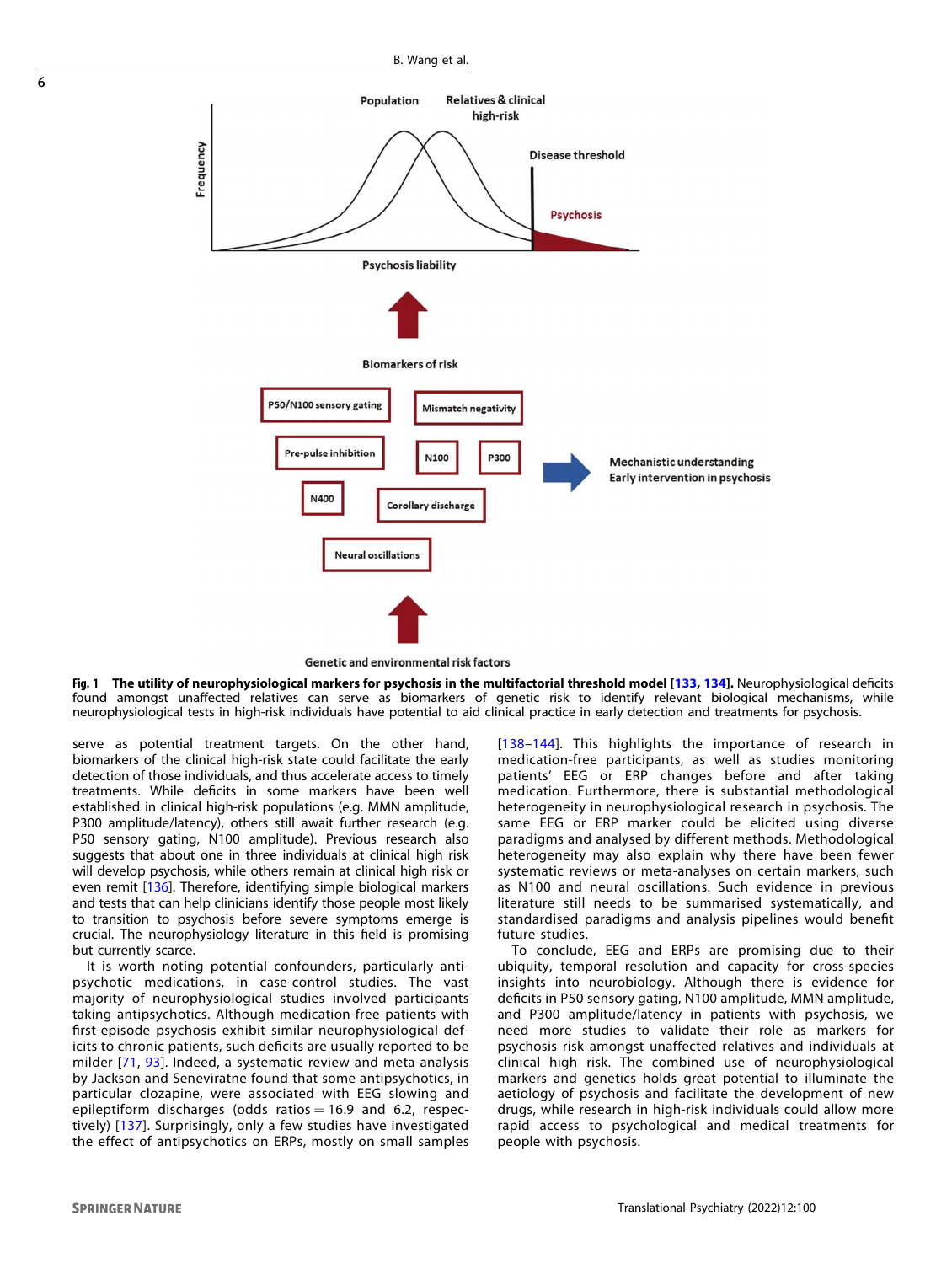#### <span id="page-6-0"></span>**REFERENCES**

- 1. Perälä J, Suvisaari J, Saarni SI, Kuoppasalmi K, Isometsä E, Pirkola S, et al. Lifetime prevalence of psychotic and bipolar I disorders in a general population. Arch Gen Psychiatry. 2007;64:19–28.
- 2. Charlson FJ, Ferrari AJ, Santomauro DF, Diminic S, Stockings E, Scott JG, et al. Global epidemiology and burden of schizophrenia: findings from the global burden of disease study 2016. Schizophr Bull. 2018;44:1195–203.
- 3. Ferrari AJ, Stockings E, Khoo JP, Erskine HE, Degenhardt L, Vos T, et al. The prevalence and burden of bipolar disorder: findings from the Global Burden of Disease Study 2013. Bipolar Disord. 2016;18:440–50.
- 4. Olesen J, Gustavsson A, Svensson M, Wittchen HU, Jönsson B. The economic cost of brain disorders in Europe. Eur J Neurol. 2012;19:155–62.
- 5. Cloutier M, Aigbogun MS, Guerin A, Nitulescu R, Ramanakumar AV, Kamat SA, et al. The economic burden of schizophrenia in the United States in 2013. J Clin Psychiatry. 2016;77:764–71.
- 6. Marshall CR, Howrigan DP, Merico D, Thiruvahindrapuram B, Wu W, Greer DS, et al. Contribution of copy number variants to schizophrenia from a genomewide study of 41,321 subjects. Nat Genet. 2017;49:27–35.
- 7. Stahl EA, Breen G, Forstner AJ, McQuillin A, Ripke S, Trubetskoy V, et al. Genomewide association study identifies 30 loci associated with bipolar disorder. Nat Genet. 2019;51:793–803.
- 8. Trubetskoy V, Pardiñas AF, Qi T, Panagiotaropoulou G, Awasthi S, Bigdeli TB, et al. Mapping genomic loci prioritises genes and implicates synaptic biology in schizophrenia. Nature (in the press).
- 9. Taylor DM, Barnes TRE, Young AH. The Maudsley prescribing guidelines in psychiatry. 13th ed. Wiley: Hoboken, NJ; 2018.
- 10. Killaspy H. Contemporary mental health rehabilitation. Epidemiol Psychiatr Sci 2019;28:1–3.
- 11. Peters E, Crombie T, Agbedjro D, Johns LC, Stahl D, Greenwood K, et al. The long-term effectiveness of cognitive behavior therapy for psychosis within a routine psychological therapies service. Front Psychol 2015;6. [https://doi.org/](https://doi.org/10.3389/fpsyg.2015.01658) [10.3389/fpsyg.2015.01658](https://doi.org/10.3389/fpsyg.2015.01658).
- 12. Howes OD, Whitehurst T, Shatalina E, Townsend L, Onwordi EC, Mak TLA, et al. The clinical significance of duration of untreated psychosis: an umbrella review and random-effects meta-analysis. World Psychiatry. 2021;20:75–95.
- 13. Haddad P, Brain C, Scott J. Nonadherence with antipsychotic medication in schizophrenia: challenges and management strategies. Patient Relat Outcome Meas. 2014;5:43.
- 14. Fenton WS, Blyler CR, Heinssen RK. Determinants of medication compliance in schizophrenia: empirical and clinical findings. Schizophr Bull. 1997;23:637–51.
- 15. Strimbu K, Tavel JA. What are biomarkers? Curr Opin HIV AIDS. 2010;5:463–6.
- 16. Velthorst E, Mollon J, Murray RM, de Haan L, Germeys IM, Glahn DC, et al. Cognitive functioning throughout adulthood and illness stages in individuals with psychotic disorders and their unaffected siblings. Mol Psychiatry. 2021;10:1–15.
- 17. Cardno AG, Marshall EJ, Coid B, Macdonald AM, Ribchester TR, Davies NJ, et al. Heritability estimates for psychotic disorders: The Maudsley Twin psychosis series. Arch Gen Psychiatry. 1999;56:162–8.
- 18. Gottesman II, Gould TD. The endophenotype concept in psychiatry: Etymology and strategic intentions. Am J Psychiatry. 2003;160:636–45.
- 19. Bodatsch M, Brockhaus-Dumke A, Klosterkötter J, Ruhrmann S. Forecasting psychosis by event-related potentials—systematic review and specific metaanalysis. Biol Psychiatry. 2015;77:951–8.
- 20. Lepock JR, Mizrahi R, Korostil M, Bagby RM, Pang EW, Kiang M. Event-related potentials in the clinical high-risk (CHR) state for psychosis: a systematic review. Clin EEG Neurosci. 2018;49:215–25.
- 21. Fusar-Poli P, Borgwardt S, Bechdolf A, Addington J, Riecher-Rössler A, Schultze-Lutter F, et al. The psychosis high-risk state: a comprehensive state-of-the-art review. Arch Gen Psychiatry 2013;70:107–20.
- 22. Bramon E, Rabe-Hesketh S, Sham P, Murray RM, Frangou S. Meta-analysis of the P300 and P50 waveforms in schizophrenia. Schizophr Res. 2004;70:315–29.
- 23. Xia L, Wang D, Wang J, Xu H, Huo L, Tian Y, et al. Association of cognitive and P50 suppression deficits in chronic patients with schizophrenia. Clin Neurophysiol. 2020;131:725–33.
- 24. Atagun MI, Drukker M, Hall MH, Altun IK, Tatli SZ, Guloksuz S, et al. Meta-analysis of auditory P50 sensory gating in schizophrenia and bipolar disorder. Psychiatry Res—Neuroimaging. 2020;300:111078.
- 25. Adler LE, Pachtman E, Franks RD, Pecevich M, Waldo MC, Freedman R. Neurophysiological evidence for a defect in neuronal mechanisms involved in sensory gating in schizophrenia. Biol Psychiatry. 1982;17:639–54.
- 26. de Wilde OM, Bour LJ, Dingemans PM, Koelman JHTM, Linszen DH. A metaanalysis of P50 studies in patients with schizophrenia and relatives: Differences in methodology between research groups. Schizophr Res. 2007;97:137–51.
- 27. Shen CL, Chou TL, Lai WS, Hsieh MH, Liu CC, Liu CM, et al. P50, N100, and P200 auditory sensory gating deficits in schizophrenia patients. Front Psychiatry. 2020;11:868.
- 28. Rosburg T. Auditory N100 gating in patients with schizophrenia: a systematic meta-analysis. Clin Neurophysiol. 2018;129:2099–111.
- 29. Erwin RJ, Turetsky BI, Moberg P, Gur RC, Gur RE. P50 abnormalities in schizophrenia: relationship to clinical and neuropsychological indices of attention. Schizophr Res. 1998;33:157–67.
- 30. Cullum CM, Harris JG, Waldo MC, Smernoff E, Madison A, Nagamoto HT, et al. Neurophysiological and neuropsychological evidence for attentional dysfunction in schizophrenia. Schizophr Res. 1993;10:131–41.
- 31. Thoma RJ, Hanlon FM, Moses SN, Edgar JC, Huang M, Weisend MP, et al. Lateralization of auditory sensory gating and neuropsychological dysfunction in schizophrenia. Am J Psychiatry. 2003;160:1595–605.
- 32. Potter D, Summerfelt A, Gold J, Buchanan RW. Review of clinical correlates of P50 sensory gating abnormalities in patients with schizophrenia. Schizophr Bull. 2005;32:692–700.
- 33. Bickford-Wimer PC, Nagamoto H, Johnson R, Adler LE, Egan M, Rose GM, et al. Auditory sensory gating in hippocampal neurons: a model system in the rat. Biol Psychiatry. 1990;27:183–92.
- 34. Korzyukov O, Pflieger ME, Wagner M, Bowyer SM, Rosburg T, Sundaresan K, et al. Generators of the intracranial P50 response in auditory sensory gating. Neuroimage. 2007;35:814–26.
- 35. Williams TJ, Nuechterlein KH, Subotnik KL, Yee CM. Distinct neural generators of sensory gating in schizophrenia. Psychophysiology. 2011;48:470–8.
- 36. Nguyen AT, Hetrick WP, O'Donnell BF, Brenner CA. Abnormal beta and gamma frequency neural oscillations mediate auditory sensory gating deficit in schizophrenia. J Psychiatr Res. 2020;124:13–21.
- 37. Hall MH, Taylor G, Salisbury DF, Levy DL. Sensory gating event-related potentials and oscillations in schizophrenia patients and their unaffected relatives. Schizophr Bull. 2011;37:1187–99.
- 38. Hong LE, Summerfelt A, McMahon RP, Thaker GK, Buchanan RW. Gamma/beta oscillation and sensory gating deficit in schizophrenia. Neuroreport. 2004;15:155–9.
- 39. Smucny J, Stevens KE, Olincy A, Tregellas JR. Translational utility of rodent hippocampal auditory gating in schizophrenia research: a review and evaluation. Transl Psychiatry 2015;5:587.
- 40. Vlcek P, Bob P, Raboch J. Sensory disturbances, inhibitory deficits, and the P50 wave in schizophrenia. Neuropsychiatr Dis Treat. 2014;10:1309–15.
- 41. Hashimoto K. Targeting of α7 nicotinic acetylcholine receptors in the treatment of schizophrenia and the use of auditory sensory gating as a translational biomarker. Curr Pharm Des. 2015;21:3797–806.
- 42. Hall MH, Schulze K, Rijsdijk F, Picchioni M, Ettinger U, Bramon E, et al. Heritability and reliability of P300, P50 and duration mismatch negativity. Behav Genet. 2006;36:845–57.
- 43. Leonard S, Gault J, Hopkins J, Logel J, Vianzon R, Short M, et al. Association of promoter variants in the α7 nicotinic acetylcholine receptor subunit gene with an inhibitory deficit found in schizophrenia. Arch Gen Psychiatry. 2002;59:1085–96.
- 44. Freedman R, Coon H, Myles-Worsley M, Orr-Urtreger A, Olincy A, Davis A, et al. Linkage of a neurophysiological deficit in schizophrenia to a chromosome 15 locus. Proc Natl Acad Sci USA. 1997;94:587–92.
- 45. Raux G, Bonnet-Brilhault F, Louchart S, Houy E, Gantier R, Levillain D, et al. The -2 bp deletion in exon 6 of the 'alpha 7-like' nicotinic receptor subunit gene is a risk factor for the P50 sensory gating deficit. Mol Psychiatry. 2002;7:1006–11.
- 46. Chang Q, Liu M, Tian Q, Wang H, Luo Y, Zhang J, et al. EEG-based brain functional connectivity in first-episode schizophrenia patients, ultra-high-risk individuals, and healthy controls during P50 suppression. Front Hum Neurosci. 2019;13:379.
- 47. Hsieh MH, Lin YT, Chien YL, Hwang TJ, Hwu HG, Liu CM, et al. Auditory eventrelated potentials in antipsychotic-free subjects with ultra-high-risk state and first-episode psychosis. Front Psychiatry. 2019;10:223.
- 48. Shaikh M, Dutt A, Broome MR, Vozmediano AG, Ranlund S, Diez A, et al. Sensory gating deficits in the attenuated psychosis syndrome. Schizophr Res. 2015;161:277–82.
- 49. Brockhaus-Dumke A, Schultze-Lutter F, Mueller R, Tendolkar I, Bechdolf A, Pukrop R, et al. Sensory gating in schizophrenia: P50 and N100 gating in antipsychotic-free subjects at risk, first-episode, and chronic patients. Biol Psychiatry. 2008;64:376–84.
- 50. Gonzalez-Heydrich J, Bosquet Enlow M, D'Angelo E, Seidman LJ, Gumlak S, Kim A, et al. Early auditory processing evoked potentials (N100) show a continuum of blunting from clinical high risk to psychosis in a pediatric sample. Schizophr Res. 2015;169:340–5.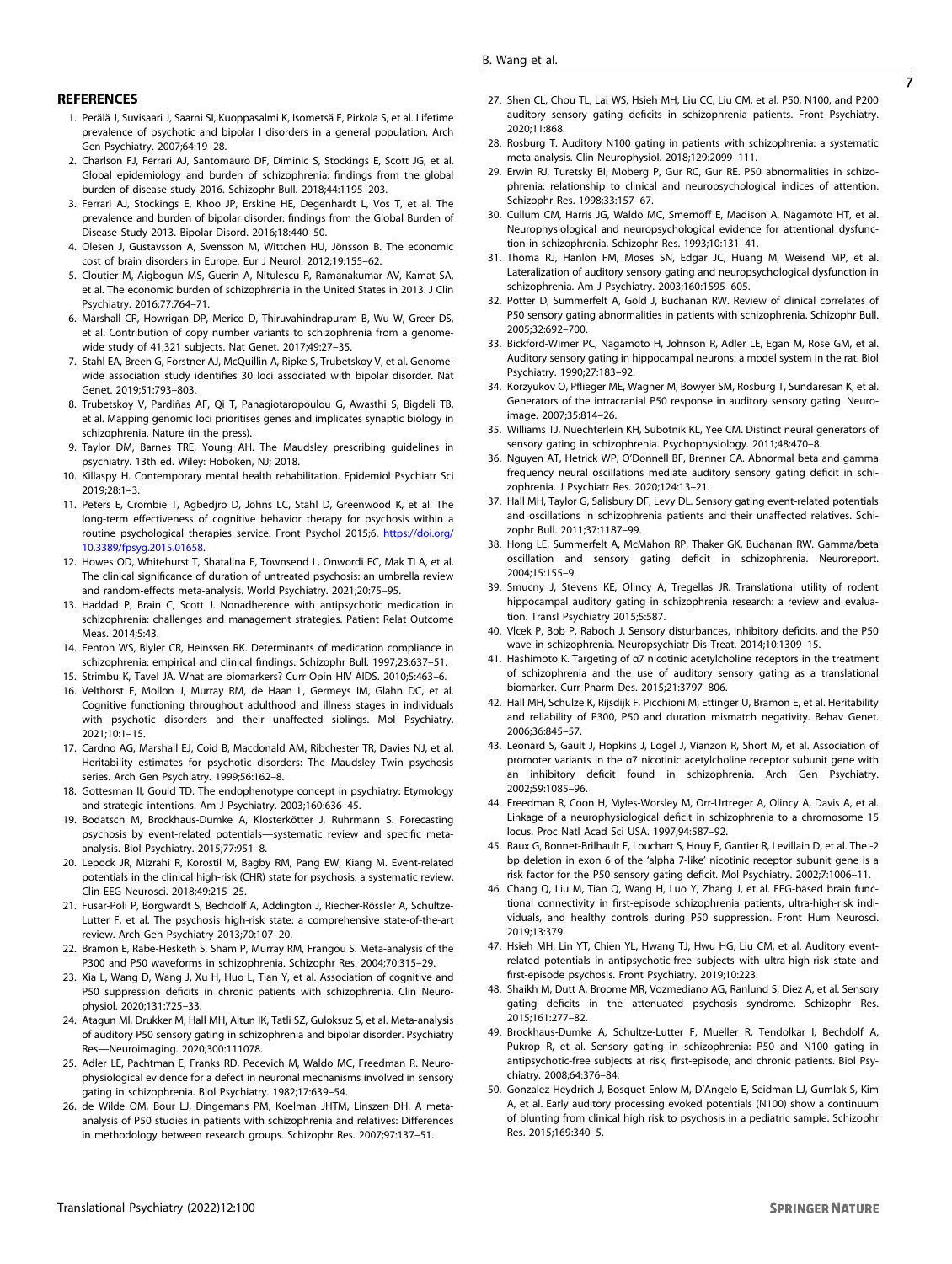- <span id="page-7-0"></span> $\overline{8}$
- 51. Ziermans TB, Schothorst PF, Sprong M, MJCM Magnée, van Engeland H, Kemner C. Reduced prepulse inhibition as an early vulnerability marker of the psychosis prodrome in adolescence. Schizophr Res. 2012;134:10–15.
- 52. Van Tricht MJ, Nieman DH, Koelman JTM, Mensink AJM, Bour LJ, Van Der Meer JN, et al. Sensory gating in subjects at ultra high risk for developing a psychosis before and after a first psychotic episode. World J Biol Psychiatry. 2015;16:12–21.
- 53. Hillyard SA, Hink RF, Schwent VL, Picton TW. Electrical signs of selective attention in the human brain. Science (80-). 1973;182:177–80.
- 54. Rosburg T, Boutros NN, Ford JM. Reduced auditory evoked potential component N100 in schizophrenia—a critical review. Psychiatry Res. 2008;161:259–74.
- 55. Roth WT, Horvath TB, Pfefferbaum A, Kopell BS. Event-related potentials in schizophrenics. Electroencephalogr Clin Neurophysiol. 1980;48:127–39.
- 56. Linszen MMJ, Brouwer RM, Heringa SM, Sommer IE. Increased risk of psychosis in patients with hearing impairment: review and meta-analyses. Neurosci Biobehav Rev. 2016;62:1–20.
- 57. Joos K, Gilles A, Van de Heyning P, De Ridder D, Vanneste S. From sensation to percept: the neural signature of auditory event-related potentials. Neurosci Biobehav Rev 2014;42:148–56.
- 58. Näätänen R, Picton T. The N1 wave of the human electric and magnetic response to sound: a review and an analysis of the component structure. Psychophysiology. 1987;24:375–425.
- 59. Kantrowitz JT. N-methyl-D-aspartate-type glutamate receptor modulators and related medications for the enhancement of auditory system plasticity in schizophrenia. Schizophr Res. 2019;207:70–79.
- 60. Connolly PM, Maxwell C, Liang Y, Kahn JB, Kanes SJ, Abel T, et al. The effects of ketamine vary among inbred mouse strains and mimic schizophrenia for the P80, but not P20 or N40 auditory ERP components. Neurochem Res 2004;29:1179–88.
- 61. Ehrlichman RS, Maxwell CR, Majumdar S, Siegel SJ. Deviance-elicited changes in event-related potentials are attenuated by ketamine in mice. J Cogn Neurosci. 2008;20:1403–14.
- 62. Javitt DC, Jayachandra M, Lindsley RW, Specht CM, Schroeder CE. Schizophrenialike deficits in auditory P1 and N1 refractoriness induced by the psychomimetic agent phencyclidine (PCP). Clin Neurophysiol. 2000;111:833–6.
- 63. Umbricht D, Schmid L, Koller R, Vollenweider FX, Hell D, Javitt DC. Ketamineinduced deficits in auditory and visual context-dependent processing in healthy volunteers: implications for models of cognitive deficits in schizophrenia. Arch Gen Psychiatry. 2000;57:1139–47.
- 64. O'Connor S, Morzorati S, Christian JC, Li TK. Heritable features of the auditory oddball event-related potential: peaks, latencies, morphology and topography. Electroencephalogr Clin Neurophysiol Evoked Potentials. 1994;92:115–25.
- 65. Ahveninen J, Jaaskelainen IP, Osipova D, Huttunen MO, Ilmoniemi RJ, Kaprio J, et al. Inherited auditory-cortical dysfunction in twin pairs discordant for schizophrenia. Biol Psychiatry. 2006;60:612–20.
- 66. Simons CJP, Sambeth A, Krabbendam L, Pfeifer S, van Os J, Riedel WJ, et al. Auditory P300 and N100 components as intermediate phenotypes for psychotic disorder: familial liability and reliability. Clin Neurophysiol. 2011;122:1984–90.
- 67. Foxe JJ, Yeap S, Snyder AC, Kelly SP, Thakore JH, Molholm S, et al. The N1 auditory evoked potential component as an endophenotype for schizophrenia: High-density electrical mapping in clinically unaffected first-degree relatives, first-episode, and chronic schizophrenia patients. Eur Arch Psychiatry Clin Neurosci. 2011;261:331–9.
- 68. Blackwood DHR, Clair DM, Muir WJ, Duffy JC. Auditory P300 and eye tracking dysfunction in schizophrenic pedigrees. Arch Gen Psychiatry. 1991;48:899–909.
- 69. del Re EC, Spencer KM, Oribe N, Mesholam-Gately RI, Goldstein J, Shenton ME, et al. Clinical high risk and first episode schizophrenia: auditory event-related potentials. Psychiatry Res - Neuroimaging. 2015;231:126–33.
- 70. van Tricht MJ, Nieman DH, Koelman JHTM, Bour LJ, van der Meer JN, van Amelsvoort TA, et al. Auditory ERP components before and after transition to a first psychotic episode. Biol Psychol. 2011;87:350–7.
- 71. Erickson MA, Ruffle A, Gold JM, Earls HA, Curran T, Mittal V, et al. A meta-analysis of mismatch negativity in schizophrenia: from clinical risk to disease specificity and progression. Biol Psychiatry. 2016;79:980–7.
- 72. Haigh SM, Coffman BA, Salisbury DF. Mismatch negativity in first-episode schizophrenia: a meta-analysis. Clin EEG Neurosci. 2017;48:3–10.
- 73. Avissar M, Xie S, Vail B, Lopez-Calderon J, Wang Y, Javitt DC. Meta-analysis of mismatch negativity to simple versus complex deviants in schizophrenia. Schizophr Res. 2018;191:25–34.
- 74. Heilbron M, Chait M. Great expectations: is there evidence for predictive coding in auditory cortex? Neuroscience 2018;389:54–73.
- 75. Friston K. A theory of cortical responses. Philos Trans R Soc B Biol Sci. 2005;360:815–36.
- 76. Randeniya R, Oestreich LKL, Garrido MI. Sensory prediction errors in the continuum of psychosis. Schizophr Res. 2018;191:109–22.
- 77. Ranlund S, Adams RA, Dutt A, Hall M, Carbayo AM, Mcdonald C, et al. Impaired prefrontal synaptic gain in people with psychosis and their relatives during the mismatch negativity. Hum Brain Mapp. 2016;37:351–65.
- 78. Garrido MI, Kilner JM, Kiebel SJ, Friston KJ. Dynamic causal modeling of the response to frequency deviants. J Neurophysiol. 2009;101:2620–31.
- 79. Wacongne C. A predictive coding account of MMN reduction in schizophrenia. Biol Psychol. 2016;116:68–74.
- 80. Erickson MA, Albrecht M, Ruffle A, Fleming L, Corlett P, Gold J. No association between symptom severity and MMN impairment in schizophrenia: a metaanalytic approach. Schizophr Res Cogn. 2017;9:13–17.
- 81. Damaso KAM, Michie PT, Todd J. Paying attention to MMN in schizophrenia. Brain Res. 2015;1626:267–79.
- 82. Lee SH, Sung K, Lee KS, Moon E, Kim CG. Mismatch negativity is a stronger indicator of functional outcomes than neurocognition or theory of mind in patients with schizophrenia. Prog Neuro-Psychopharmacol Biol Psychiatry. 2014;48:213–9.
- 83. Wynn JK, Sugar C, Horan WP, Kern R, Green MF. Mismatch negativity, social cognition, and functioning in schizophrenia patients. Biol Psychiatry. 2010;67:940–7.
- 84. Rosburg T, Kreitschmann-Andermahr I. The effects of ketamine on the mismatch negativity (MMN) in humans-a meta-analysis. Clin Neurophysiol. 2016;127:1387–94.
- 85. Javitt DC, Lee M, Kantrowitz JT, Martinez A. Mismatch negativity as a biomarker of theta band oscillatory dysfunction in schizophrenia. Schizophr Res. 2018;191:51–60.
- 86. Ulanovsky N, Las L, Nelken I. Processing of low-probability sounds by cortical neurons. Nat Neurosci. 2003;6:391–8.
- 87. Nelken I. Stimulus-specific adaptation and deviance detection in the auditory system: experiments and models. Biol Cybern 2014;108:655–63.
- 88. Parras GG, Nieto-Diego J, Carbajal GV, Valdés-Baizabal C, Escera C, Malmierca MS. Neurons along the auditory pathway exhibit a hierarchical organization of prediction error. Nat Commun 2017;8. <https://doi.org/10.1038/s41467-017-02038-6>.
- 89. Harpaz M, Jankowski MM, Khouri L, Nelken I. Emergence of abstract sound representations in the ascending auditory system. Prog Neurobiol. 2021;202:102049.
- 90. Grimm S, Escera C, Nelken I. Early indices of deviance detection in humans and animal models. Biol Psychol. 2016;116:23–27.
- 91. Chen IW, Helmchen F, Lütcke H. Specific early and late oddball-evoked responses in excitatory and inhibitory neurons of mouse auditory cortex. J Neurosci. 2015;35:12560–73.
- 92. Hall MH, Schulze K, Rijsdijk F, Kalidindi S, McDonald C, Bramon E, et al. Are auditory P300 and duration MMN heritable and putative endophenotypes of psychotic bipolar disorder? A Maudsley Bipolar Twin and Family Study. Psychol Med. 2009;39:1277–87.
- 93. Earls HA, Curran T, Mittal V. A meta-analytic review of auditory event-related potential components as endophenotypes for schizophrenia: perspectives from first-degree relatives. Schizophr Bull. 2016;42:1504–16.
- 94. Bhat A, Irizar H, Thygesen JH, Kuchenbaecker K, Pain O, Adams RA, et al. Transcriptome-wide association study reveals two genes that influence mismatch negativity. Cell Rep. 2021;34:108868.
- 95. Tang Y, Wang J, Zhang T, Xu L, Qian Z, Cui H, et al. P300 as an index of transition to psychosis and of remission: data from a clinical high risk for psychosis study and review of literature. Schizophr Res. 2020;226:74–83.
- 96. Polich J. Updating P300: an integrative theory of P3a and P3b. Clin Neurophysiol 2007;118:2128–48.
- 97. Wada M, Kurose S, Miyazaki T, Nakajima S, Masuda F, Mimura Y, et al. The P300 event-related potential in bipolar disorder: a systematic review and metaanalysis. J Affect Disord 2019;256:234–49.
- 98. Jeon YW, Polich J. Meta-analysis of P300 and schizophrenia: patients, paradigms, and practical implications. Psychophysiology. 2003;40:684–701.
- 99. Qiu YQ, Tang YX, Chan RCK, Sun XY, He J. P300 aberration in first-episode schizophrenia patients: a meta-analysis. PLoS ONE. 2014;9:e97794.
- 100. Polich J. Neuropsychology of P300. In: The Oxford handbook of event-related potential components (eds Luck SJ, Kappenman ES). Oxford University Press: New York, NY; 2011.
- 101. Kim MS, Kang SS, Youn T, Kang DH, Kim JJ, Kwon JS. Neuropsychological correlates of P300 abnormalities in patients with schizophrenia and obsessivecompulsive disorder. Psychiatry Res-Neuroimaging. 2003;123:109–23.
- 102. Shajahan PM, O'Carroll RE, Glabus MF, Ebmeier KP, Blackwood DHR. Correlation of auditory 'oddball' P300 with verbal memory deficits in schizophrenia. Psychol Med. 1997;27:579–86.
- 103. Perlman G, Foti D, Jackson F, Kotov R, Constantino E, Hajcak G. Clinical significance of auditory target P300 subcomponents in psychosis: Differential diagnosis, symptom profiles, and course. Schizophr Res. 2015;165:145–51.
- 104. Kim DW, Shim M, Kim JI, Im CH, Lee SH. Source activation of P300 correlates with negative symptom severity in patients with schizophrenia. Brain Topogr. 2014;27:307–17.
- 105. Hansenne M, Pitchot W, Gonzalez Moreno A, Papart P, Timsit-Berthier M, Ansseau M. Catecholaminergic function and P300 amplitude in major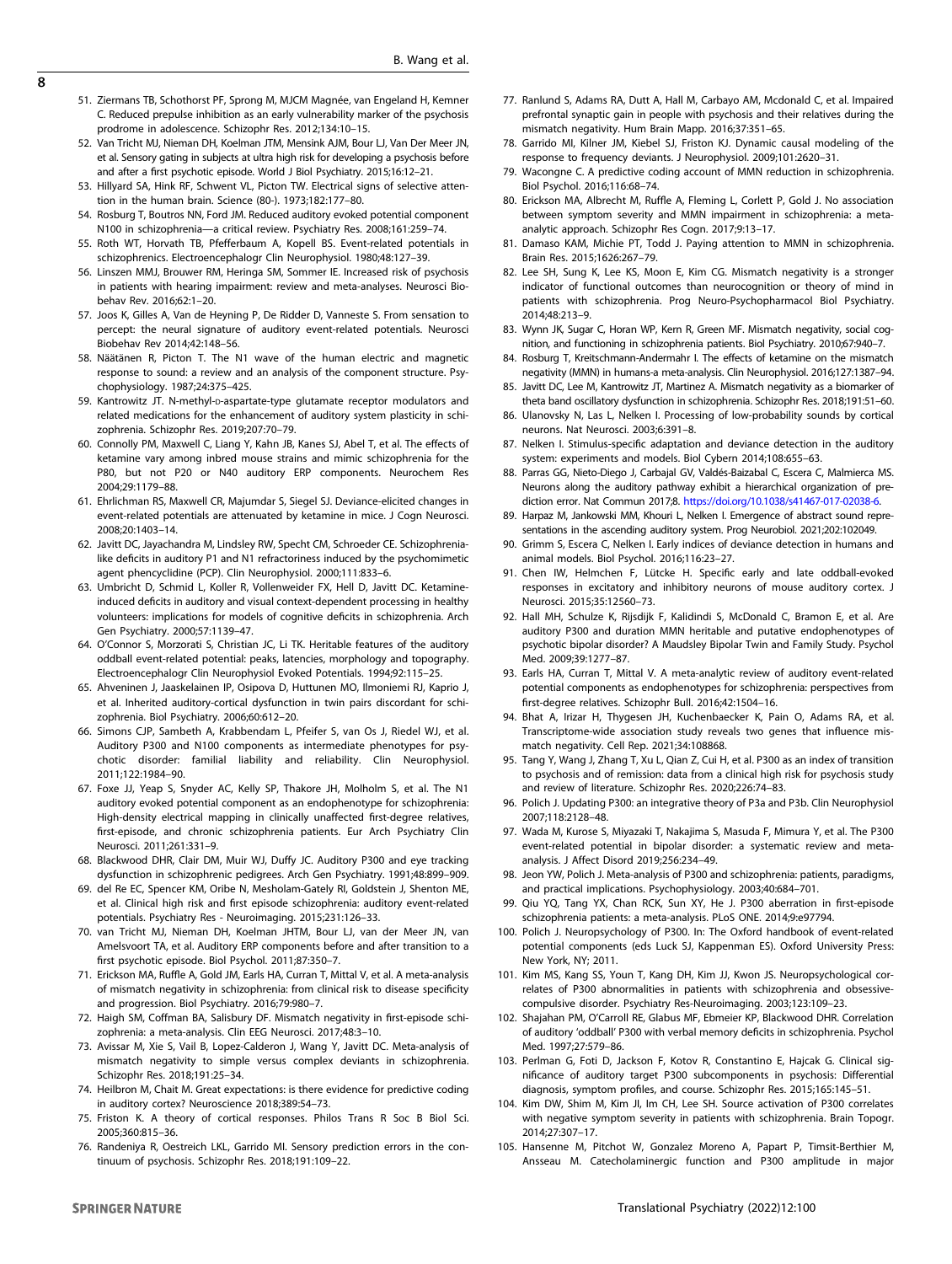- <span id="page-8-0"></span>106. Wang L, Kuroiwa Y, Li M, Kamitani T, Wang J, Takahashi T, et al. The correlation between P300 alterations and regional cerebral blood flow in non-demented Parkinson's disease. Neurosci Lett. 2000;282:133–6.
- 107. Chen KC, Lee IH, Yang YK, Landau S, Chang WH, Chen PS, et al. P300 waveform and dopamine transporter availability: a controlled EEG and SPECT study in medication-naive patients with schizophrenia and a meta-analysis. Psychol Med. 2014;44:2151–62.
- 108. Nieuwenhuis S, Aston-Jones G, Cohen JD. Decision making, the P3, and the locus coeruleus-norepinephrine system. Psychol Bull. 2005;131:510–32.
- 109. Ventura-Bort C, Wirkner J, Genheimer H, Wendt J, Hamm AO, Weymar M. Effects of transcutaneous vagus nerve stimulation (tVNS) on the P300 and alphaamylase level: a pilot study. Front Hum Neurosci 2018;12:202.
- 110. Blakey R, Ranlund S, Zartaloudi E, Cahn W, Calafato S, Colizzi M, et al. Associations between psychosis endophenotypes across brain functional, structural, and cognitive domains. Psychol Med. 2018;48:1325–40.
- 111. Bramon E, McDonald C, Croft RJ, Landau S, Filbey F, Gruzelier JH, et al. Is the P300 wave an endophenotype for schizophrenia? A meta-analysis and a family study. Neuroimage. 2005;27:960–8.
- 112. Malone SM, Vaidyanathan U, Basu S, Miller MB, Mcgue M, Iacono WG. Heritability and molecular-genetic basis of the P3 event-related brain potential: a genome-wide association study. Psychophysiology. 2014;51:1246–58.
- 113. Bramon E, Shaikh M, Broome M, Lappin J, Bergé D, Day F, et al. Abnormal P300 in people with high risk of developing psychosis. Neuroimage. 2008;41:553–60.
- 114. Kim M, Lee TY, Lee S, Kim SN, Kwon JS. Auditory P300 as a predictor of shortterm prognosis in subjects at clinical high risk for psychosis. Schizophr Res. 2015;165:138–44.
- 115. Oribe N, Hirano Y, Re E, Mesholam‐Gately RI, Woodberry KA, Ueno T, et al. Longitudinal evaluation of visual P300 amplitude in clinical high‐risk subjects: an event‐related potential study. Psychiatry Clin Neurosci. 2020;74:527–34.
- 116. Parlikar R, Bose A, Venkatasubramanian G. Schizophrenia and corollary discharge: a neuroscientific overview and translational implications. Clin Psychopharmacol Neurosci. 2019;17:170–82.
- 117. Ford JM, Gray M, Faustman WO, Roach BJ, Mathalon DH. Dissecting corollary discharge dysfunction in schizophrenia. Psychophysiology. 2007;44:522–9.
- 118. Perez VB, Ford JM, Roach BJ, Loewy RL, Stuart BK, Vinogradov S, et al. Auditory cortex responsiveness during talking and listening: early illness schizophrenia and patients at clinical high-risk for psychosis. Schizophr Bull. 2012;38:1216–24.
- 119. Mathalon DH, Faustman WO, Ford JM. N400 and automatic semantic processing abnormalities in patients with schizophrenia. Arch Gen Psychiatry. 2002;59:641–8.
- 120. Mathalon DH, Roach BJ, Ford JM. Automatic semantic priming abnormalities in schizophrenia. Int J Psychophysiol. 2010;75:157–66.
- 121. Lepock JR, Ahmed S, Mizrahi R, Gerritsen CJ, Maheandiran M, Drvaric L, et al. Relationships between cognitive event-related brain potential measures in patients at clinical high risk for psychosis. Schizophr Res. 2020;226:84–94.
- 122. Kiang M, Christensen BK, Zipursky RB. Event-related brain potential study of semantic priming in unaffected first-degree relatives of schizophrenia patients. Schizophr Res. 2014;153:78–86.
- 123. Sharma A, Sauer H, Hill H, Kaufmann C, Bender S, Weisbrod M. Abnormal N400 semantic priming effect may reflect psychopathological processes in Schizophrenia: a twin study. Schizophr Res Treat 2017;2017. [https://doi.org/](https://doi.org/10.1155/2017/7163198) [10.1155/2017/7163198](https://doi.org/10.1155/2017/7163198).
- 124. Javitt DC, Siegel SJ, Spencer KM, Mathalon DH, Hong LE, Martinez A, et al. A roadmap for development of neuro-oscillations as translational biomarkers for treatment development in neuropsychopharmacology. Neuropsychopharmacology 2020;45:1411–22.
- 125. Reilly TJ, Nottage JF, Studerus E, Rutigliano G, Micheli AID, Fusar-Poli P, et al. Gamma band oscillations in the early phase of psychosis: a systematic review. Neurosci Biobehav Rev 2018;90:381–99.
- 126. Gonzalez-Burgos G, Cho RY, Lewis DA. Alterations in cortical network oscillations and parvalbumin neurons in schizophrenia. Biol Psychiatry 2015;77:1031–40.
- 127. Carlén M, Meletis K, Siegle JH, Cardin JA, Futai K, Vierling-Claassen D, et al. A critical role for NMDA receptors in parvalbumin interneurons for gamma rhythm induction and behavior. Mol Psychiatry. 2011;17:537–48.
- 128. Li W, Mao Z, Bo Q, Sun Y, Wang Z, Wang C. Prepulse inhibition in first-degree relatives of schizophrenia patients: a systematic review. Early Interv Psychiatry 2020. [https://doi.org/10.1111/eip.13003.](https://doi.org/10.1111/eip.13003)
- 129. Li W, Mao Z, Bo Q, Sun Y, Wang Z, Wang C. Pre-pulse inhibition deficits in individuals at clinical high-risk for psychosis: a systematic review and metaanalysis. Early Interv Psychiatry 2020. <https://doi.org/10.1111/eip.13015>.
- 130. San-Martin R, Castro LA, Menezes PR, Fraga FJ, Simões PW, Salum C. Metaanalysis of sensorimotor gating deficits in patients with schizophrenia evaluated by prepulse inhibition test. Schizophr Bull. 2020;46:1482–97.
- 131. Rissling AJ, Light GA. Neurophysiological measures of sensory registration, stimulus discrimination, and selection in schizophrenia patients. Curr Top Behav Neurosci. 2010;4:283–309.
- 132. Oranje B, Geyer MA, Bocker KBE, Leon Kenemans J, Verbaten MN. Prepulse inhibition and P50 suppression: commonalities and dissociations. Psychiatry Res. 2006;143:147–58.
- 133. McGue M, Gottesman II, Rao DC. The transmission of schizophrenia under a multifactorial threshold model. Am J Hum Genet. 1983;35:1161–78.
- 134. Gottesman II, Shields J. A polygenic theory of schizophrenia. Proc Natl Acad Sci USA. 1967;58:199–205.
- 135. Ranlund S, Calafato S, Thygesen JH, Lin K, Cahn W, Crespo-Facorro B, et al. A polygenic risk score analysis of psychosis endophenotypes across brain functional, structural, and cognitive domains. Am J Med Genet Part B. 2018;177:21–34.
- 136. Davies C, Cipriani A, Ioannidis JPA, Radua J, Stahl D, Provenzani U, et al. Lack of evidence to favor specific preventive interventions in psychosis: a network meta-analysis. World Psychiatry. 2018;17:196–209.
- 137. Jackson A, Seneviratne U. EEG changes in patients on antipsychotic therapy: a systematic review. Epilepsy Behav. 2019;95:1–9.
- 138. Umbricht D, Javitt D, Novak G, Bates J, Pollack S, Lieberman J, et al. Effects of clozapine on auditory event-related potentials in schizophrenia. Biol Psychiatry. 1998;44:716–25.
- 139. Gonul AS, Suer C, Coburn K, Ozesmi Ç, Oguz A, Yilmaz A. Effects of olanzapine on auditory P300 in schizophrenia. Prog Neuro-Psychopharmacol Biol Psychiatry. 2003;27:173–7.
- 140. Zhou Z, Zhu H, Chen L. Effect of aripiprazole on mismatch negativity (MMN) in schizophrenia. PLoS ONE. 2013;8:e52186.
- 141. Blackwood DHR, Whalley LJ, Christie JE, Blackburn IM, St Clair DM, McInnes A. Changes in auditory P3 event-related potential in schizophrenia and depression. Br J Psychiatry. 1987;150:154–60.
- 142. Adler G, Gattaz WF. Auditory evoked potentials in schizophrenic patients before and during neuroleptic treatment—relationship to psychopathological state. Eur Arch Psychiatry Clin Neurosci. 1993;242:357–61.
- 143. Nagamoto HT, Adler LE, Hea RA, Griffith JM, McRae KA, Freedman R. Gating of auditory P50 in schizophrenics: unique effects of clozapine. Biol Psychiatry. 1996;40:181–8.
- 144. Nagamoto HT, Adler LE, McRae KA, Huettl P, Cawthra E, Gerhardt G, et al. Auditory P50 in schizophrenics on clozapine: improved gating parallels clinical improvement and changes in plasma 3-methoxy-4-hydroxyphenylglycol. Neuropsychobiology. 1999;39:10–17.

## ACKNOWLEDGEMENTS

Elvira Bramon thanks the following funders: The NIHR (grants NIHR200756 and PDA/ 02/06/016); The Medical Research Council (G0901310, G1100583 and MR/W020238/1); Mental Health Research UK John Grace QC Scholarship 2018; The Wellcome Trust (085475/B/08/Z and 085475/Z/08/Z); The British Medical Association's Margaret Temple Fellowship; NARSAD Young Investigator Awards 2005 and 2008; The NIHR Biomedical Research Centre at UCLH NHS Foundation Trust and University College London (Mental Health Theme). Jennifer F. Linden thanks the NIHR Biomedical Research Centre at UCLH NHS Foundation Trust and University College London (Deafness and Hearing Problems Theme). Baihan Wang thanks the China Scholarship Council-UCL Joint Research Scholarship.

# AUTHOR CONTRIBUTIONS

Conceptualisation, BW, EZ, and EB; Writing—Original Draft Preparation, BW, EZ, and EB; Writing—Review and Editing, BW, EZ, JFL, and EB; Supervision, EB.

## COMPETING INTERESTS

The authors declare no competing interests.

# ADDITIONAL INFORMATION

Correspondence and requests for materials should be addressed to Baihan Wang or Eirini Zartaloudi.

Reprints and permission information is available at [http://www.nature.com/](http://www.nature.com/reprints) [reprints](http://www.nature.com/reprints)

Publisher's note Springer Nature remains neutral with regard to jurisdictional claims in published maps and institutional affiliations.